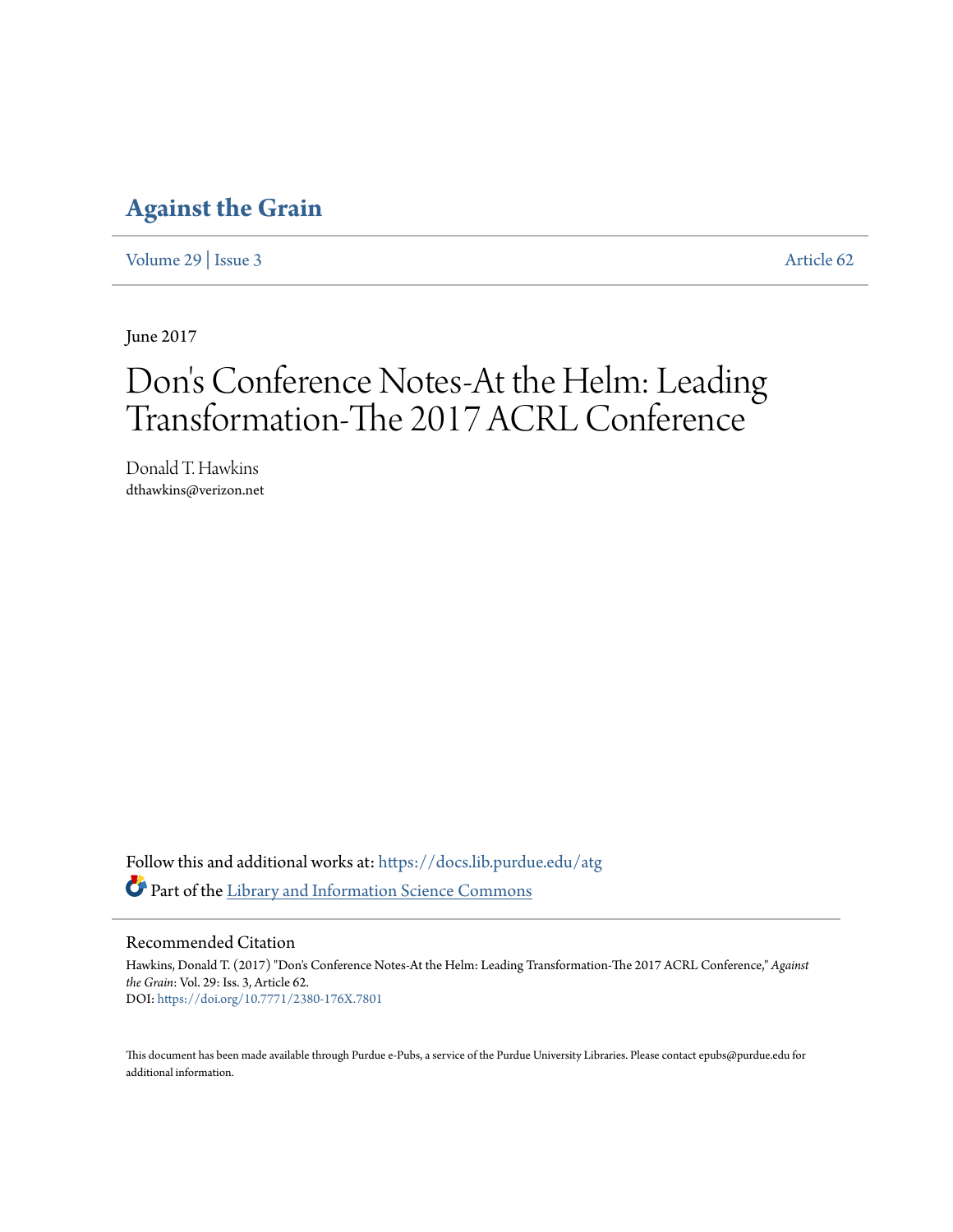# Don's Conference Notes

by **Donald T. Hawkins** (Freelance Conference Blogger and Editor) <dthawkins@verizon.net>

## **At The Helm: Leading Transformation — The 2017 ACRL Conference**

*Column Editor's Note: Because of space limitations, this is an abridged version of my report on this conference. You can read the full article which includes descriptions of additional sessions at http://www.against-the-grain. com/2017/06/v29-3-dons-conference-notes/. — DTH*

The 2017 conference of the **Association of College and Research Libraries (ACRL)** drew a record number of attendees — over 3,500 (5,000 including exhibitor personnel) to Baltimore, MD on March 22-25. There were over 1,200 first-time attendees and 300 virtual attendees.

## **Opening Keynote**

**David McCandless**, author of *Knowledge is Beautiful*



*David McCandless*

(HarperCollins, 2014) and *The Visual Miscellaneum* (HarperCollins, 2009) presented an excellent keynote

address, accompanied by numerous examples of fascinating visualizations.

He noted that information and data are beautiful and perhaps are a new kind of material. Numbers are constantly emerging into our world and must be visualized to be understood. What makes a good visualization? Here is **McCandless's** opinion — visualized, of course.



Time lines are excellent visualizations of the patterns and stories that lurk in the data. This one shows that fear is responsible for large number of media stories.



Because of our exposure to an information design medium — the Internet — we have become trained to receive information visually. There is so much knowledge in the world; what else can you do but manipulate it? For many other examples of visualization, see **McCandless's** website, *http://www.informationisbeautiful.net*.

## **Closing Keynote**

The much anticipated closing keynote featured **Carla Hayden**, who became the 14th Librarian of Congress on September 14, 2016. Formerly CEO of the **Enoch Pratt Free Library** in Baltimore and a

former president of **ALA**, she is the first woman and the first African American to hold the position.

**Hayden** be came well known for her actions when she kept a local branch of the library open during the unrest in Baltimore in 2015, and it



*Carla Hayden*

became a symbol of stability. She began her keynote address by thanking **ACRL** for not moving its conference out of Baltimore.

During **Hayden's** confirmation hearings, many of the people she met said that libraries do matter, which caused her to think about how she could serve as the Librarian of Congress. She said that in thinking about the **Library of Congress (LC)**, she sometimes has "pinch me" moments when she reflects on the fact that **LC** has 162 million items and bookshelves that

would stretch from Washington, DC to Davenport, IA. She is trying to make the Library relevant and wants to partner with all librarians. Can we make sure that everyone can see its treasures, which will mean that it is more physically accessible and more things are live streamed during its "Live at the Library" programs?

We librarians are the original search engine. We went into the field of librarianship and we are the trusted source because we believe that connecting people with the right information at the right time can make a difference. That is our strength and we should revel in it. Some people think of us as guides on the side; we should be guides out in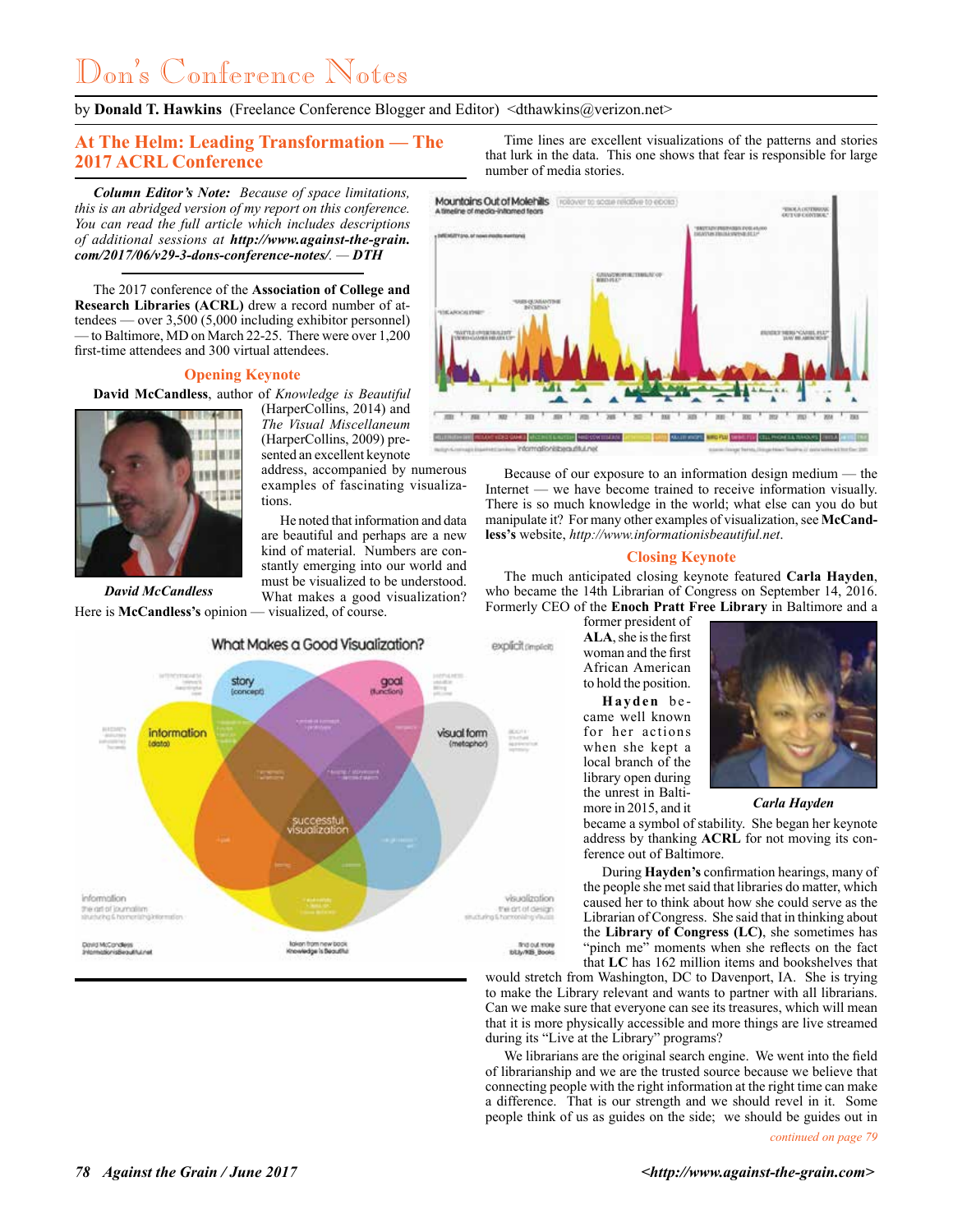front! Let us claim the moment and say that we are librarians. There is no shame in saying that!

### **Scholarly Communication**

*Publishing Without Walls* — A new digital publishing initiative funded by the **Mellon Foundation**, Publishing Without Walls (PWW),<sup>1</sup> has recently begun at the **University of Illinois**. A partnership between the University Library, iSchool, Illinois Program for Research in the Humanities, and Department of African American Studies, it will seek to understand the needs of scholars in a contemporary environment, particularly how they want to produce and consume digital publications. Two series of projects have been established: Humanities Without Walls Global Midwest (HWW) and AFRO-PWW, which focuses on African American Studies.

The majority of scholars are generally comfortable using word processing software, but only 21% of them are comfortable with text markup languages, so it was decided to base the PWW project on a Word-based workflow. The strategies and priorities of the project are:

- Outreach and education,
- Production and workflows, and
- Research and education.

*The Research Lifecycle* — A study at **Cornell University Library** looked at the research lifecycle and how libraries can support it.

Academic libraries have traditionally focused on the acquisition and searching for information, but they also can have a role in researchers' other activities:

- Managing the flow of information and writing papers,
- Searching for information, which is the most common task for all researchers,
- "Brain work": thinking, understanding, and figuring things out,
- Self-discipline: tools used to curb and manage interruptions, and
- Technology, which is used in all environments and maintains the flow of work.

*Students' Information Literacy Skills* — **Candice Benjes-Small**, Head, Information Literacy & Outreach, **Radford University (RU)**, wondered if students' information literacy skills improve over time. She and her colleagues analyzed citations in papers written by seniors and compared them with those in papers written by first-year students. In general, the first-year students used more popular and general sources, and seniors used a wider variety of sources. There was not much difference between the two groups in the use of quotations and paraphrasing. In departments where information literacy was rigidly enforced and taught by library staff, students showed more sophisticated use of sources; the conclusion was that **RU** and the library in particular added value to students' information literacy skills.

## *"Let Me Learn" or "Just Give Me the Answer": Research Consultations and Mindsets* — We want to provide assistance to our students and better understand their motivations to doing their research and consulting librarians for assistance. **Carol Dweck**, a professor of psychology at **Stanford University**, has promulgated a theory of "mindsets" which can be applied to students and research consultations. **Dweck** identified two types of mindsets: *growth mindsets* result in achievements based

on hard work; *fixed mindsets* are based on natural ability. A study by librarians at several universities explored the goals of students who met with librarians for research consultations. The efforts of librarians seem to improve academic performance; however, a growth mindset does not necessarily lead to a performance orientation. A study of about 100 students who came to the library for consultations led to new ways of thinking about how they approach the research process, their expectations of receiving help from an information professional, and how librarians could approach research consultations differently for students with a fixed mindset.

*Open Access (OA) and Decision Making* — How can we use the level of OA to make journal decisions? According to **Kristin Antelman**, University Librarian at the **California Institute of Technology (Caltech)**, many journals are openly available, so the value of subscription-only journals is declining. Publishers are concerned that OA allows cancellation of OA journals (for which there is a charge) to cut costs, and there is still a significant resistance to the idea of using OA as a factor in journal cancellation decisions.

#### **Altmetrics**

*Metrics Selection in the Research Lifecycle* — How can librarians select the best metrics to use in the research lifecycle to help satisfy a user's needs? Articles are not the only things that can be measured; for example, for books, one could not only derive metrics for the chapters in the book but could ask questions such as:

- How many libraries hold this book?
- How many Wikipedia articles mention the book?
- What do Amazon's reviews say about the book?
- For eBooks, how many abstract views, downloads, and clicks did this book get?

The "Golden Rules" of research metrics are to always use qualitative and quantitative input decisions, and to always use more than one metric as the quantitative input.

*Bibliometric Services at the NIH Library* — An illustration of the use of metrics is in the services offered by the library of the **National Institutes of Health (NIH)**, where bibliometrics are used in consultation (study designs, etc.), training in bibliometric theory, and conducting analyses on research topics. Analysis categories include publication counts to determine the productivity of

an organization, research topics, and citation impact. *Metrics for Research Impact* — To determine research impact, we need to understand the numbers and look at the metrics in an appropriate context. For example, we need to recognize that journal impact factors can be manipulated and can skew citation count distributions.<sup>2</sup> And papers might be cited for other reasons than acknowledging influence (to

in context but to use metrics closest to the impact you wish to document. *The Altmetrics Way of Measuring Scholarly Impact* — Altmetrics can be used to supplement traditional ways of scholarly impact, which frequently revolve around citation counts. Altmetrics have the advantage that they become available much faster than citation data. An article's

point out errors, etc.). Therefore, it is important not only to put metrics

*continued on page 80*

**Rumors** *from page 74*

*New Era of Personalized Medicine* — as well as co-author with Nobel laureate **Jim Watson** of an updated edition of *DNA: The Story of the* 

*continued on page 85 Genetic Revolution.* In April of this year, **Davies** won a prestigious **Guggenheim Fellowship** for science writing. "I am delighted to be joining the **Mary Ann Liebert team**," said **Davies**. "I have long admired the company's penchant for identifying emerging areas of science and medicine, and sought to emulate the longstanding success of *Genetic* 



*The Research Lifecycle (Photo courtesy of Erin Eldermire)*

## **Library Operations and Services**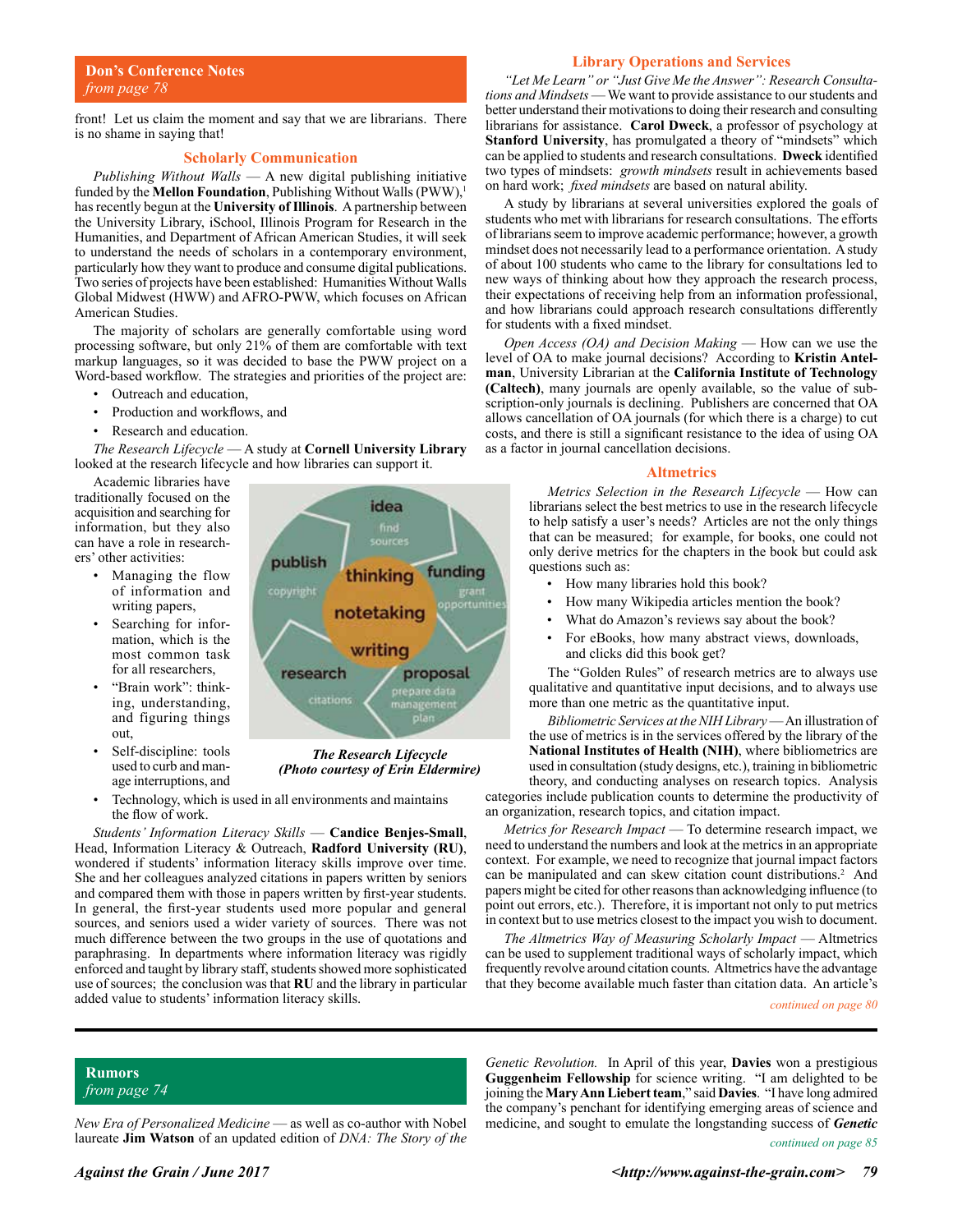**Don's Conference Notes** *from page 79*

Altmetric Attention Score (AAS) is based on several factors such as mentions in blogs, tweets, on Facebook, etc. and is a measure of the impact an article has had and how much attention it has received. Here is a view of the AAS for a typical article.

and determined the number of times they were cited in Google Scholar, which showed him the hot topics being investigated by **York** researchers and the top journals in which they published their results. Not many researchers were aware of altmetrics, but they were especially interested to find the mentions of their work in the news media. Not only did **Nariani's** efforts reflect positively on the library; they were also used in teaching students.



## *Photo courtesy of Rajiv Nariani*

**Rajiv Nariani**, Science Librarian at **York University**, looked at articles published by **York** faculty members that had the highest AASs and told them how the scores compared with those of other articles. The data were obtained from an affiliation searches in PubMed and on Altmetric Explorer for Librarians.<sup>3</sup>

## **Makerspaces**

*New Literacies for Academic Library Makerspaces* — Because of the technologies in makerspaces, librarians need new skills to run them, and they need to teach students about them as well. At the **University of Nevada-Reno**, the library offered



## *Photo courtesy of Rajiv Nariani*

The faculty members were very happy to receive this data and said good things about the library. **Nariani** also looked at the same articles

*continued on page 81* courses in Photoshop, 3D printing and modeling, and related skills.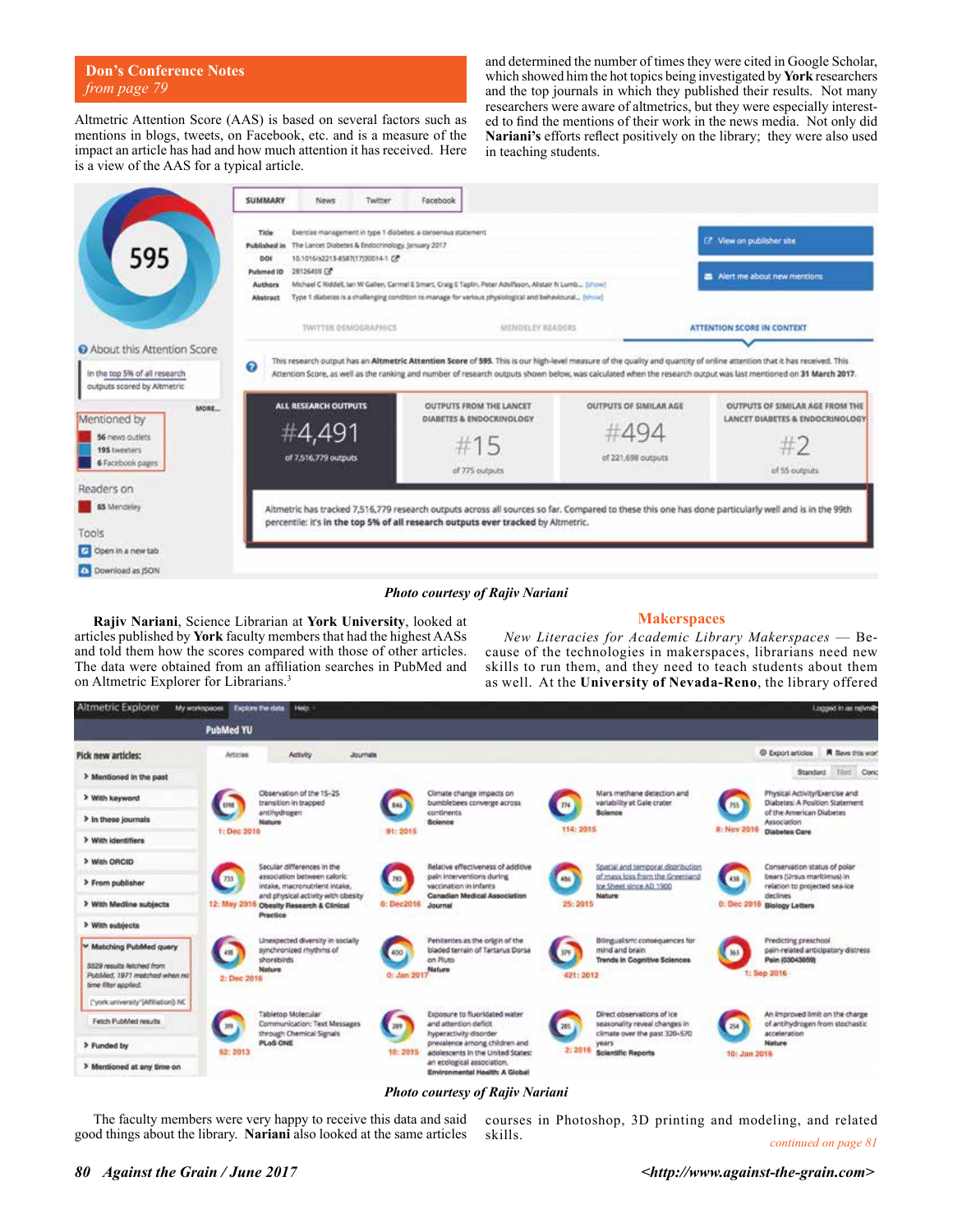The most popular program was the "Tech Wrangler," which provides consultation to individual students using reference interviewing skills. The Tech Wrangler sessions were very popular because they dealt with a wide variety of equipment. Online courses were offered through *Lynda.com*; the most popular one was "Fundamentals of Programming," which was viewed for 735 hours during 2016 and completed by 91 students. The online courses are popular because they can be accessed on the student's own time and schedule. The number of consultations and online tutorial users continues to increase.

*Makerspace or Waste of Space? A Course for Successful Academic Library Makerspaces* — A panel of speakers from **Radford University** studied makerspaces and what makes them successful. They said that a makerspace is a place for people to make things using tools or equipment that would be too expensive for them to have in their homes. But it is also a gathering place for people with similar interests.4

Before setting up a makerspace, consider these questions:

- Will it meet an expressed need?
- Are there maker communities in campus departments?
- Can dedicated staff be hired?
- Is there space in the library for the makerspace to be visible?
- Can users be given free rein to experiment (after training)?

#### **Predatory Publishers and Piracy**

*Everything You Wanted to Know About Predatory Publishing but Were Afraid to Ask* — **Monica Berger**, Assistant Professor at **New York College of Technology** said that predatory publishing is slippery and controversial, just like fake news. Many predatory publishers create a venue for the lowest tier of scholars and are mostly interested in money. Aspects of predatory journals include promise of rapid publication, copycat journal names close to those of legitimate journals, creative bibliometrics, and the use of forms for contact instead of email addresses.

India accounts for 35% of the predatory authors, followed by 16% from Africa. Frequently, authors in those countries are pressured to publish in predatory journals. Operations of predatory publishers were exposed in a well-known sting operation conducted by **John Bohanon**, a correspondent for *Science* magazine, who sent a spoof article to over 300 OA journals, and over half of them accepted it without any peer review.5

What can authors do about predatory publishing? **Berger** suggested educating the user community, working with strategic partners, presenting workshops on evaluating journals, and working with the Committee on Publication Ethics (COPE)6 and Scholarly Publishing and Academic Resources Coalition (SPARC).<sup>7</sup> Trustworthy OA publishers are listed in the *Directory of Open Access Journals* (DOAJ)8 and by the Open Access Scholarly Publishers Association (OASPA).9

*Walking the Plank: How Scholarly Piracy Affects Publishers, Libraries, and Their Users* — The rise of pirate sites is changing how researchers find and share scholarly content, which is affecting users, licensing agreements, and publishers. Publishers are becoming more restrictive. The entertainment industry has long dealt with piracy and might provide some examples for the information industry; the major difference is that entertainers are paid to publish, but students are not. Sharing results is a standard practice for researchers, and some systems facilitating sharing have existed for several years.

Sci-Hub has become a game changer and has downloaded over 50 million articles using proxy credentials gained from known-item searches on subscription databases. The originator, **Alexandra Elbakyan**, a student in Kazakhstan, has been called the "Robin Hood of Science," and she was sued by **Elsevier** and **Wiley** in 2015. Although the publishers won the suit and Sci-Hub was taken down, it promptly reappeared. (For more on Sci-Hub, see the following summary.)

Here are some suggested implications and actions that libraries could take to combat piracy:

- Educate ourselves and our users.
- Make content easy to find and use.
- Support a diverse and equitable publishing system.

Publishers are very worried and concerned. Even if researchers download only a few articles, they often appear somewhere else, which publishers call "the long slow leave." Some users think that libraries should champion the use of Sci-Hub as a viable way to access information; libraries are thus in a very uncomfortable position.

*Shadow Libraries and You: Sci-Hub Usage and the Future of ILL* — Sci-Hub, founded in 2011, uses logins to find articles on LibGen. The 2015 lawsuit by **Elsevier** resulted in a flurry of media attention, so the speakers in this session conducted a study of the effect of Sci-Hub downloads on ILL transactions. No significant correlations were found.

Sci-Hub usage is widespread but very uneven; 10 cities accounted for half of the downloads, suggesting that there are a relatively small number of Sci-Hub power users in the U.S. The number correlates with the total number of faculty members, students, and library expenditures at their institutions. Four of the top 10 most active IP addresses account for 13% of all Sci-Hub downloads.

### **Unusual and Non-Traditional Library Activities**

Academic libraries are moving beyond their traditional activities and developing spaces for other uses to meet students' needs not related to information. These talks described some of these activities.

*From Makerspace to Mind Spa* — Stress from a variety of sources is widespread and creating anxious students. Higher education has neglected the whole person by failing to integrate the inner and outer life; traditional education emphasizes rational objective thinking, but there is also a need to nurture a student's mind, body, and spirit, not just the intellect.

Academic libraries are starting to express these needs by creating spaces for meditation, reflection, and contemplation to provide refuge and relief from stressful and harried lives. **Brian Quinn**, Social Sciences Librarian at **Texas Tech University Libraries**, rhetorically asked "Why academic libraries?" His answer is, "Why not?" — Libraries have traditionally been places for reading, writing, and reflection; many users understand this and seek out the library to recharge and revitalize.

**Emily Daly**, Head of Assessment and User Experience at **Duke University**, noted that in surveys, students expressed a need for these services; the top thing mentioned was adequate quiet study space. Some campus groups (i.e., Muslim students) also wanted similar spaces in which to pray several times daily. A space was created for them without spending any additional funds; the administration even placed a sign in the prayer room indicating the direction of Mecca so that students could face it when they prayed.

Lessons learned:

- Connect to institutional values,
- Identify campus partners,
- Take advantage of local expertise,
- Involve students from the start, and
- Be patient and persistent.

**Daly** also urged anyone considering establishing such spaces not to forget that library staff also has needs in this area; the head of HR at **Duke** has long wanted to cater to staff members' needs so people will not get sick as often because of stress.

At **Pennsylvania State University** at Hazleton, a unique "Meditation Corner" was created, and a poster by two **Penn State** librarians entitled "Within This Hallowed Hallway" reporting on a survey of formal and informal prayer spaces in libraries found that such spaces are not currently widespread.

*More than Just Play: Board Game Collections in Academic Libraries* — Another method of stress relief and relaxation is becoming more common in academic libraries: playing board games.

Sources of information on games in libraries include:

- **ALA's** Games & Gaming Roundtable (GamesRT)<sup>10</sup> that provides a venue for librarians to share their experiences. Libraries are encouraged to participate in International Games Week, $11$  which takes place this year on Oct. 29 to Nov. 4.
- Local institutions such as public libraries can help academic libraries that want to start a game collection. Community gaming clubs and game shops are also resources.

*continued on page 82*